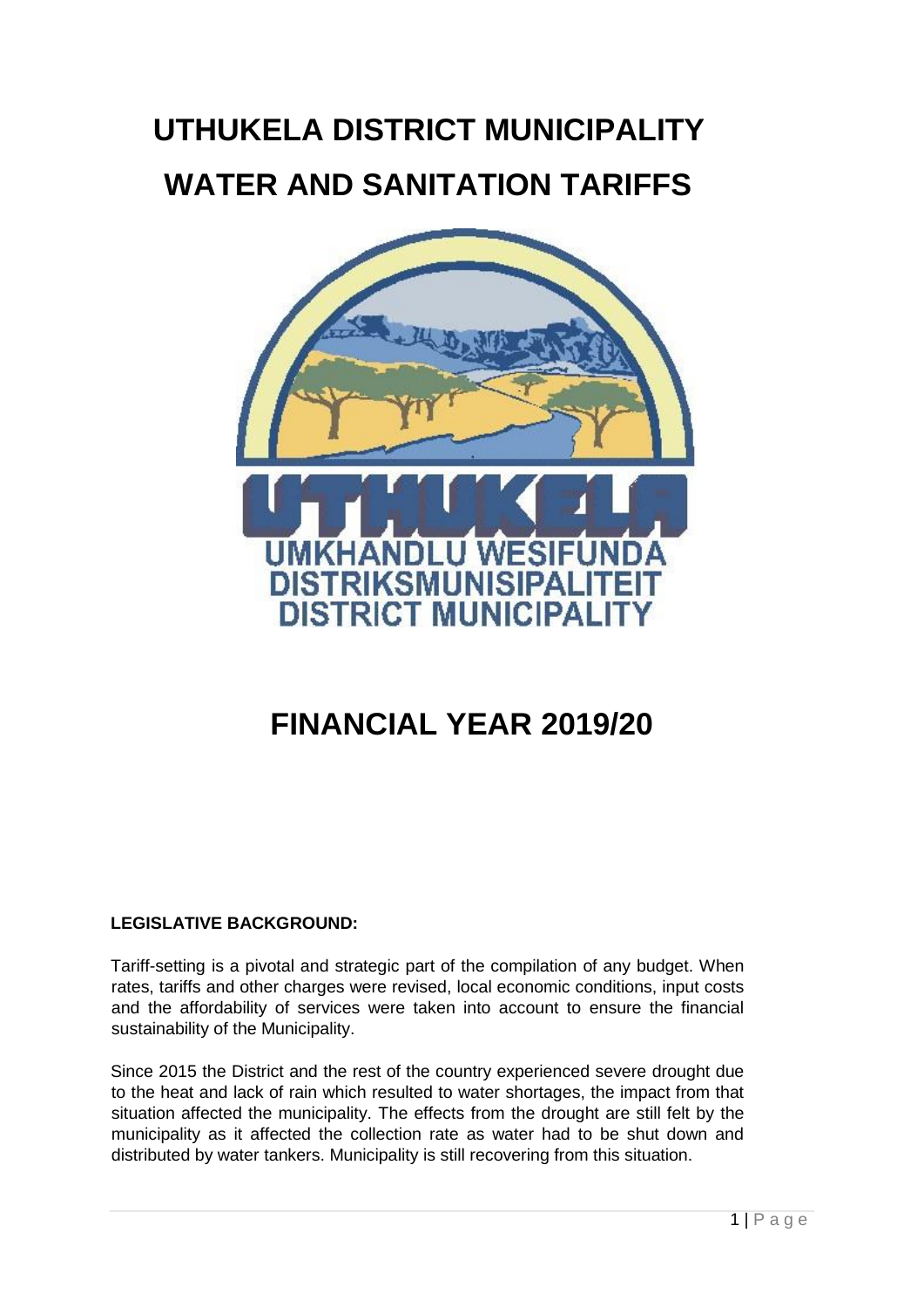The core function of the municipality is water and sanitation which is considered to be the basic needs for human beings and the constitution says they are basic human rights. The municipality has a difficult task of setting tariffs which are affordable to all consumers and the same time must be cost reflective taking into account all cost associated with the end product.

National Treasury continues to encourage municipalities to keep increases in rates, tariffs and other charges as low as possible.

.

Discounting the impact of these price increases in lower consumer tariffs will erode the Municipality's future financial position and viability. As mentioned earlier services are failing to break even.

It must also be appreciated that the consumer price index, as measured by CPI, is not a good measure of the cost increases of goods and services relevant to municipalities. The basket of goods and services utilized for the calculation of the CPI consist of items such as food, petrol and medical services, whereas the cost drivers of a municipality are informed by items such as the cost of remuneration, bulk purchases of electricity, petrol, diesel, chemicals etc. The current challenge facing the Municipality is managing the gap between cost drivers and tariffs levied, as any shortfall must be made up by either operational efficiency gains or service level reductions. Within this framework the Municipality has undertaken the tariff setting process relating to service charges as follows

Tariff the cost of the provision of general services. Determining the effective tariff is therefore an integral part of the municipality's budgeting process. The 6% increase in tariffs is set to be cost reflective and ensure protection of basic level services to provide free water to indigent recipients

Below are the proposed water services tariffs for the financial year 2019/2020 these tariffs exclude VAT.

|    | <b>Description</b>                                                                    | <b>Tariff</b>                 |
|----|---------------------------------------------------------------------------------------|-------------------------------|
|    | Tariff for accessibility to water (basic charge<br>occupied and unoccupied)           | R80.04/ month                 |
|    | Tariff for accessibility to sewerage system<br>(basic charge occupied and unoccupied) | R <sub>102.00</sub> month     |
|    |                                                                                       |                               |
| 3. | Sewer tariff for restricted usage (unmetered)                                         | R102.00/ month                |
|    | Servicing sewer conservancy tanks/pits                                                | R <sub>180.21</sub> / service |

#### **WATER & SANITATION SERVICES TARIFF 2019/2020 FINANCIAL YEAR**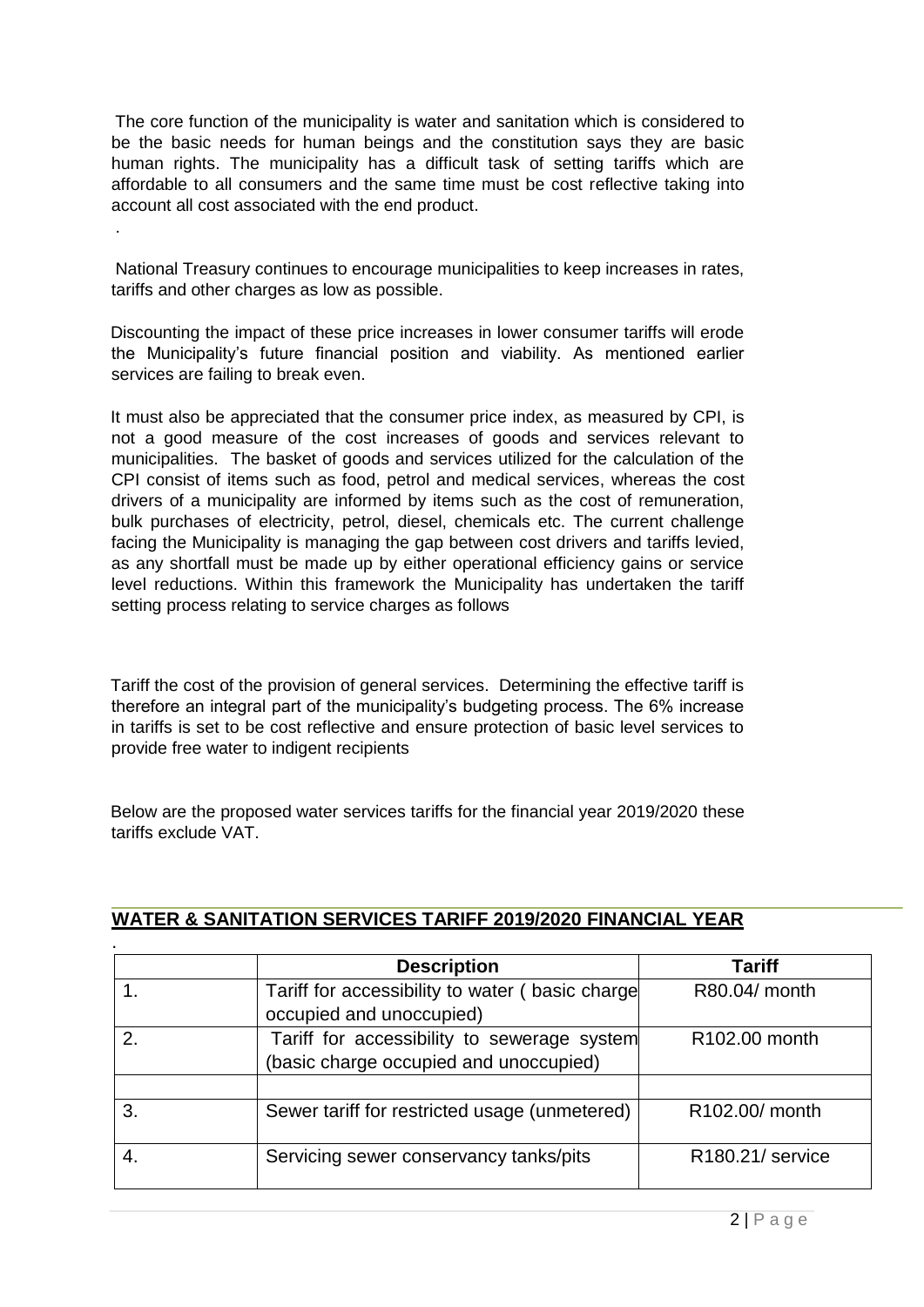|    | (small)                                                   |                    |
|----|-----------------------------------------------------------|--------------------|
|    | Servicing sewer conservancy tanks/pits<br>(large)         | R386.52/5000l/load |
|    | Discharge of sewage to waste water works                  | R0,14/litre        |
|    | by private sewer tankers                                  |                    |
|    | <b>Integrated Step Tariff (Domestic Use)</b>              |                    |
| 5. | Water tariff for water usage up to 6kl                    | Free/ Indigent     |
|    | Water tariff for water usage 1 to 30kl                    | R11.62kl           |
|    | Water tariff for water usage 31kl to 100kl                | R13.46kl           |
|    | Water tariff for water usage 101kl and above              | R15.48kl           |
|    | <b>Integrated step tariffs(Business use)</b>              |                    |
|    | Water tariff for water usage 1 to 30kl                    | R11.62kl           |
|    | Water tariff for water usage 31kl to 100kl                | R12.70kl           |
|    | Water tariff for water usage 101kl and above              | R15.48kl           |
|    | <b>Integrated Step Tariff (Industrial/Factory</b><br>Use) |                    |
| 6. | Water tariff for water usage1 to 1000kl                   | R11.62kl           |
|    | Water tariff for water usage 1001kl to 3000kl             | R13.46kl           |
|    | Water tariff for water usage 3001kl and                   | R15.48kl           |
|    | above                                                     |                    |
|    | <b>Integrated Step Tariff(Co-operatives)</b>              |                    |
|    | Water tariff for water usage 1 to 40kl                    | <b>R5.46kl</b>     |
|    | Water tariff for water usage 41 to 80kl                   | <b>R5.88kl</b>     |
|    | Water tariff for water usage 81kl and above               | <b>R7.08kl</b>     |
|    | <b>Integrated Step Tariff(Churches)</b>                   |                    |
|    | Water tariff for water usage 1 to 30kl                    | <b>R5.15kl</b>     |
|    | Water tariff for water usage 31 to 70kl                   | R6.23kl            |
|    | Water tariff for water usage 71kl and above               | <b>R7.50kl</b>     |
|    | <b>Integrated Step Tariff(Trust)</b>                      |                    |
|    | Water tariff for water usage 1 to 30kl                    | R <sub>10.30</sub> |
|    | Water tariff for water usage 31 to 70kl                   | R10.82kl           |
|    | Water tariff for water usage 71kl and above               | R12.67kl           |
|    | Integrated step tariff(Government use)                    |                    |
|    | Water tariff for water usage 1 to 30kl                    | R11.62kl           |
|    | Water tariff for water usage 31kl to 100kl                | R13.46kl           |
|    | Water tariff for water usage 101kl and above              | R15.48kl           |

|    | Bulk potable water supply to IDC Estate                          | <b>R6.07kl</b> |
|----|------------------------------------------------------------------|----------------|
|    | <b>Bulk Raw water supply</b>                                     | R3.71kl        |
|    |                                                                  |                |
|    | Emergency Services Connection (excluding)<br>emergency services) | R25.82kl       |
| 9. | Availability charge for fire hydrant per month                   | R98.44         |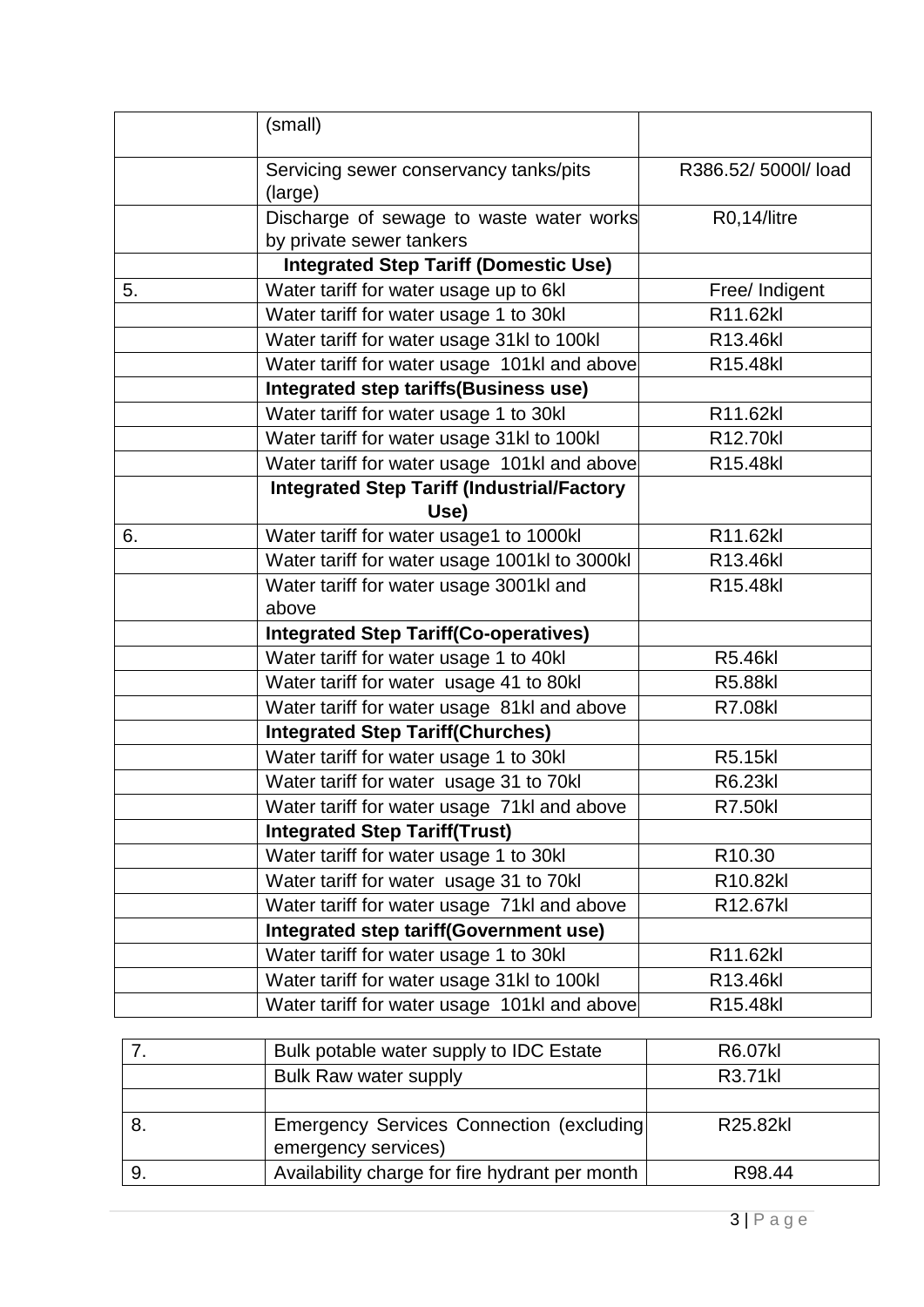| 10. | For water drawn or usage from metered fire<br>hydrant                                           | R12.85/kl                                                                                                                                                                                                                                                                                                                                                                                                                                                                                                      |
|-----|-------------------------------------------------------------------------------------------------|----------------------------------------------------------------------------------------------------------------------------------------------------------------------------------------------------------------------------------------------------------------------------------------------------------------------------------------------------------------------------------------------------------------------------------------------------------------------------------------------------------------|
| 11. | Inspections for internal leaks and any other<br>services (per visit)                            | R623.33                                                                                                                                                                                                                                                                                                                                                                                                                                                                                                        |
| 12. | All connections, repairs and work required<br>from Council Domestic                             | $Cost + 10\%$                                                                                                                                                                                                                                                                                                                                                                                                                                                                                                  |
| 13. | All connections, repairs and work required<br>from Council other services actual cost + 10<br>% | $Cost + 10\%$                                                                                                                                                                                                                                                                                                                                                                                                                                                                                                  |
| 14. | <b>Trade Effluent</b>                                                                           | $Change(c/kI) =$<br>R82.20c+([COD/1000] x<br>R1.73c)<br>(COD-Chemical Oxygen<br>Demand)                                                                                                                                                                                                                                                                                                                                                                                                                        |
| 15. | (Subject<br>credit<br>Account<br><b>Deposits</b><br>to<br>worthiness)                           | <b>Residential dep. max</b><br>R2768.49<br><b>Bus./Govt./Trust dep.</b><br>max R9223.76<br>Industrial dep. max.<br>R15912.72<br><b>Churc/Coops dep. Max</b><br>R <sub>2</sub> 546.58<br><b>New consumers:-</b><br>Residential dep.R1<br>600.27<br><b>New Bus./Govt./Industr.</b><br>R3818.80<br><b>New Co-operatives</b><br>R752.02<br><b>New Churches</b><br>R <sub>1</sub> 794.56<br><b>New Trust businesses</b><br>R3 589.10<br><b>New Trusts</b><br>R1 504.02<br>New account connection<br>fee is R 185.00 |
| 16. | Scrutiny of building plans                                                                      | R477.61/ plan                                                                                                                                                                                                                                                                                                                                                                                                                                                                                                  |
| 17. | Clearing of grass overgrowth                                                                    | Actual cost + 12%                                                                                                                                                                                                                                                                                                                                                                                                                                                                                              |
| 18. | Requested Water Tankering (funerals - if<br>not indigent)                                       | $5000l = R550.37/$<br>load                                                                                                                                                                                                                                                                                                                                                                                                                                                                                     |
| 19. | Requested Water Tankering (other events)                                                        | $5000 = R880.54/$<br>load                                                                                                                                                                                                                                                                                                                                                                                                                                                                                      |
| 20. | Developer's Capital Contribution - Water                                                        | R 10006.48                                                                                                                                                                                                                                                                                                                                                                                                                                                                                                     |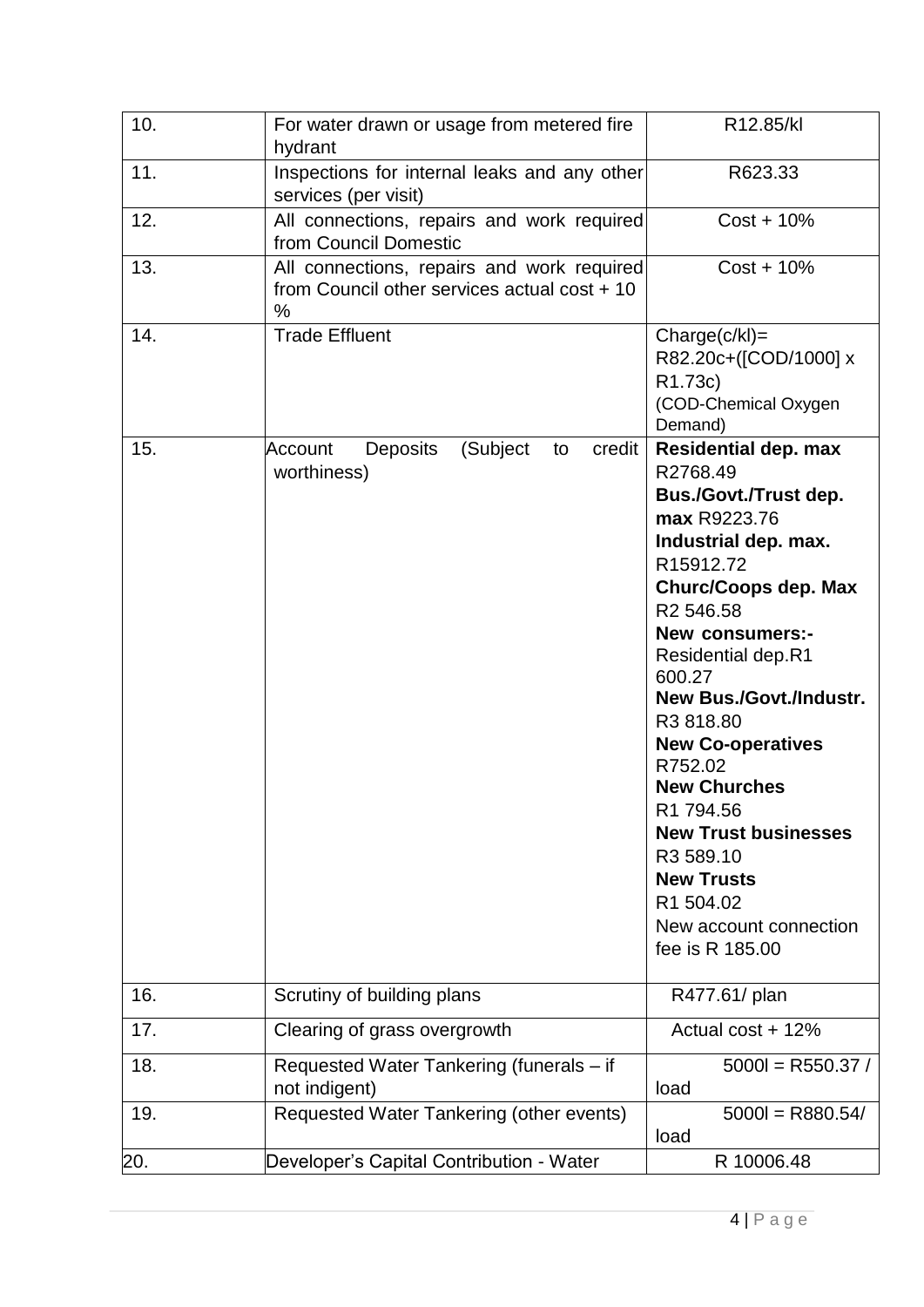| 21.               | Developer's Capital Contribution - Sanitation              | R 11007.21           |
|-------------------|------------------------------------------------------------|----------------------|
| $\overline{22}$ . | Disconnection Fee                                          | R 132.07             |
|                   | <b>Reconnection fee</b><br>- Working                       | R 134.08             |
|                   | hours                                                      | R330.15              |
|                   | -After hours,                                              |                      |
|                   | Saturdays/Sundays/Public Holidays                          |                      |
| 23.               | Clearance certificates                                     | R487.88              |
| 24.               | Flat rate services (where applicable)                      | R328.06per household |
| 25.               | Moving/shifting of the existing water meter (in<br>metres) |                      |
| 26.               | A distance less than a metre (1m)                          | R327.54              |
| 27.               | A distance from 1 metre to 3 metres                        | R530.00              |
| 28.               | A distance more than 3 metres to any                       | R795.00              |
|                   | distance                                                   |                      |

#### **Offences and penalties**

1.Any person who fails or refuses to give access required by an officer of the authority or an authorized provider shall be guilty of an offence in terms of section 34 of the Water Services By-laws and liable on conviction to a fine not exceeding R 4 000,00 or in default on payment, to imprisonment for a period not exceeding 6 months and in the event of a continued offence to a further fine not exceeding R 2 000,00 for every day during the continuance of such offence after a written notice from the authority or an authorized provider has been issued and in the event of a second offence to a fine not exceeding R 6 000,00 or, in default on payment to imprisonment for a period not exceeding 12 months.

2.Any person who obstructs or hinders any officer of the authority in the exercise of his or her powers or performance of his or her functions or duties shall be guilty of an offence in terms of section 34 of the Water Services By-laws and liable on conviction to a fine not exceeding R50 000,00 or in default on payment, to imprisonment for a period not exceeding 6 months and in the event of a continued offence to a further fine not exceeding R10 000,00 for every day during the continuance of such offence after a written notice from the authority has been issued and in the event of a second offence to a fine not exceeding R75 000,00 or, in default on payment to imprisonment for a period not exceeding 12 months.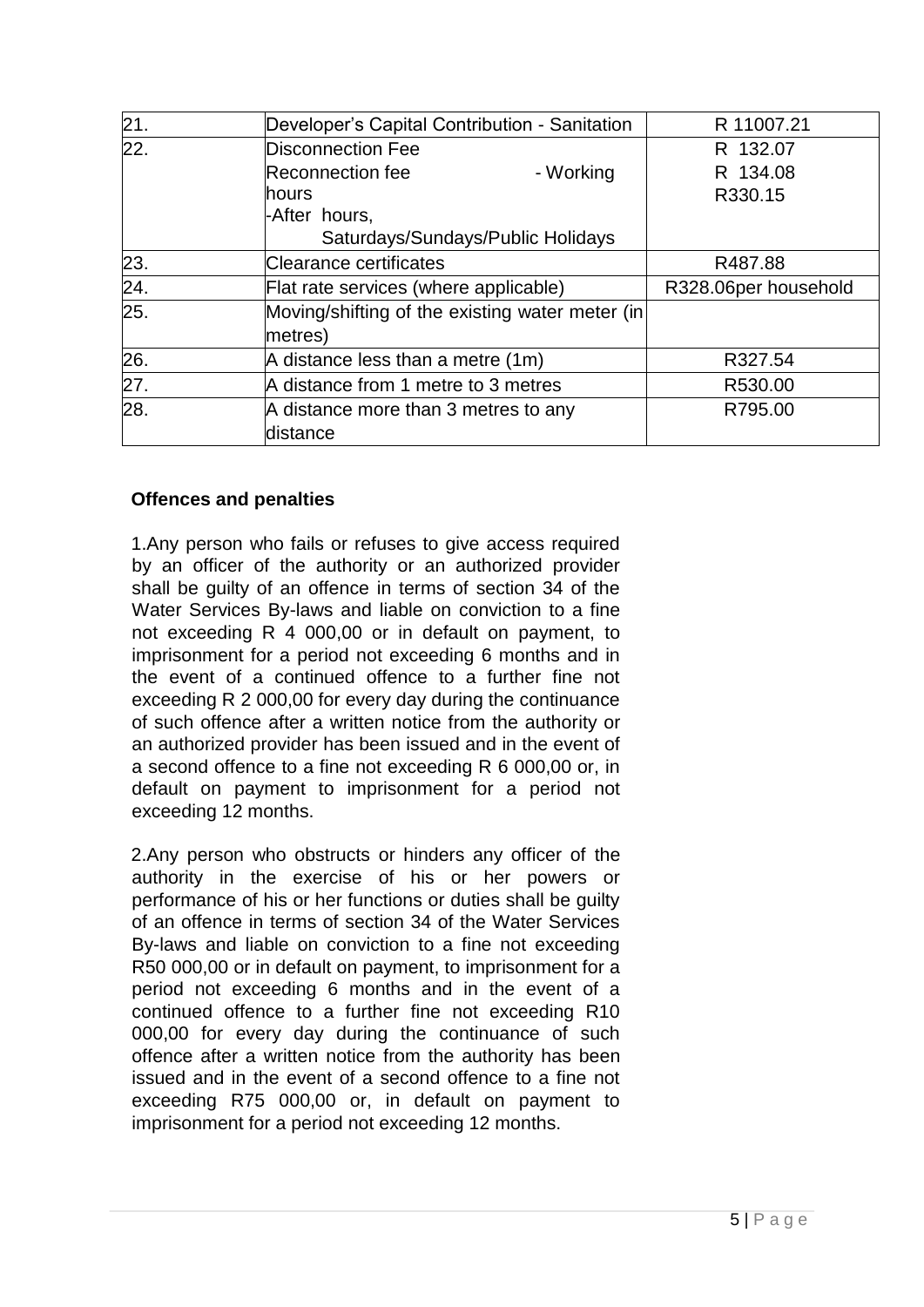| <b>Water and Waste Water Analysis</b>                 |                        |        |  |  |  |  |  |
|-------------------------------------------------------|------------------------|--------|--|--|--|--|--|
| <b>Determinant</b><br><b>Units</b><br>Cost per sample |                        |        |  |  |  |  |  |
| Alkalinity                                            | mg/l CaCO <sub>3</sub> | R63.72 |  |  |  |  |  |
| Appearance                                            | Descriptive            |        |  |  |  |  |  |
| Aluminium - soluble                                   | mg/l Al                | R55.15 |  |  |  |  |  |
| Ammonia                                               | mg/l N                 | R53.12 |  |  |  |  |  |
| Chloride                                              | mg/l Cl                | R42.52 |  |  |  |  |  |
| Chlorine - Free                                       | $mg/l$ $Cl2$           | R21.18 |  |  |  |  |  |
| Colour                                                | Pt-Co                  | R31.77 |  |  |  |  |  |
| Conductivity                                          | mS/m                   | R21.16 |  |  |  |  |  |
| Fluoride                                              | mg/l F                 | R53.13 |  |  |  |  |  |
| Iron                                                  | mg/l Fe                | R31.15 |  |  |  |  |  |
| Manganese                                             | mg/l Mn                | R53.12 |  |  |  |  |  |
| <b>Nitrate</b>                                        | $mg/l$ N               | R32.23 |  |  |  |  |  |
| <b>Nitrite</b>                                        | mg/l N                 | R32.23 |  |  |  |  |  |
| Odour                                                 | Descriptive            |        |  |  |  |  |  |
| pH                                                    | pH Units               | R21.18 |  |  |  |  |  |
| Phosphate - soluble                                   | mg/l P                 | R31.77 |  |  |  |  |  |
| Solids - Settle able                                  | $m$ <sub>I</sub> /I    | R31.77 |  |  |  |  |  |
| Sulphate                                              | mg/l SO <sub>4</sub>   | R46.63 |  |  |  |  |  |
| Sulphide                                              | mg/l $H_2S$            | R53.12 |  |  |  |  |  |
| <b>Suspended Solids</b>                               | mg/l                   | R46.92 |  |  |  |  |  |
| Temperature                                           | $\overline{C}$         |        |  |  |  |  |  |
| <b>Total Dissolved Solids</b>                         | mg/l                   | R31.77 |  |  |  |  |  |
| Turbidity                                             | <b>NTU</b>             | R21.08 |  |  |  |  |  |
| Oxygen Absorbed                                       | mg/l $O2$              | R63.72 |  |  |  |  |  |
| <b>Chemical Oxygen Demand</b>                         | $mg/l$ O <sub>2</sub>  | R74.30 |  |  |  |  |  |
| Magnesium/Calcium                                     | mg/l Mg/Ca             | R74.13 |  |  |  |  |  |

• Sample bottles can be collected at the Laboratory.

• A volume of at least 1 litre is necessary for analysis.

|                      | Microbiological<br><b>Analysis</b> |                    |
|----------------------|------------------------------------|--------------------|
| Faecal coliforms     | colonies per 100ml                 | R <sub>58.44</sub> |
| Total coliforms      | colonies per 100ml                 | R <sub>58.44</sub> |
| Standard plate count | colonies per ml                    | R48.74             |

- Sample bottle can be collected at the Laboratory.
- A volume of at least 1 litre is necessary for analysis.
	- Sterile bottles provided by the Laboratory should be used.
		- Samples must be delivered to the Laboratory within 6 hours of collection and should be kept cold.
		- A volume of 500ml is sufficient for analysis.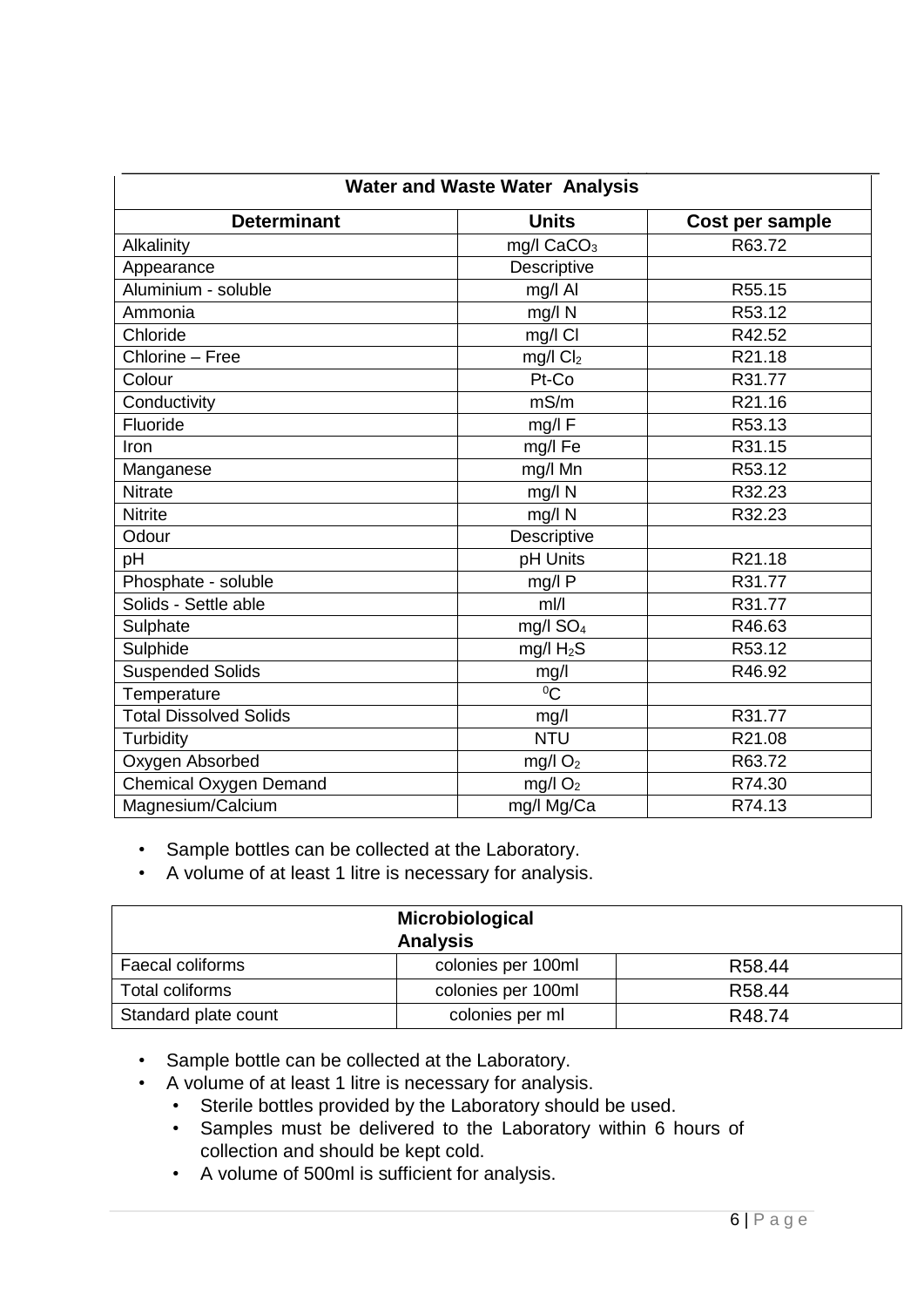- 1. Prices listed are for single samples.
- 2. Sterile bottles can be supplied free of charge. Bottles broken or not returned will be charged for at a rate of R19.39 per bottle.

#### **FINES FOR ILLEGAL CONNECTIONS AND TEMPERING**

| First instance                                                       |  |  |  | R 2650              |  |
|----------------------------------------------------------------------|--|--|--|---------------------|--|
| Second instance                                                      |  |  |  | R 5 300             |  |
| Third instance                                                       |  |  |  | R 7 950             |  |
| Forth instance                                                       |  |  |  | R <sub>10</sub> 600 |  |
| NB: Immediately if the consumer committed a fifth instance, complete |  |  |  |                     |  |

disconnection of water supply will apply!

#### **PENALTY FEES**

|                                                                   | 1. Warning letter<br>59.77  | R        |  |  |
|-------------------------------------------------------------------|-----------------------------|----------|--|--|
|                                                                   | 2. Final cut-off            |          |  |  |
| $\bullet$                                                         | Additional deposit-business | R 179.33 |  |  |
| Additional deposit-households<br>R <sub>126.72</sub><br>$\bullet$ |                             |          |  |  |
| $\bullet$                                                         | Penalty fee                 | R 100.12 |  |  |

#### **RECONNECTION FEES:**

| 1. Standard fee applies during working office hours<br>R123.12 |  |  |  |
|----------------------------------------------------------------|--|--|--|
|                                                                |  |  |  |

2. Standard rate applies after office hours R293.83

#### **NEW CONNECTION (PLUMBING WORK) CHARGES, INCLUDING FIRE HYDRANT**

| <b>NO</b> | SIZE (MM) | <b>UNIT COST R</b> | <b>DEPOSIT</b> |
|-----------|-----------|--------------------|----------------|
| 1         | 20        | 2 530.59           | 239.10         |
| 2         | 25        | 2 530.59           | 239.10         |
| 3         | 32        | 3031.07            | 597.76         |
| 4         | 40        | 6767.00            | 597.76         |
| 5         | 50        | 7187.76            | 597.76         |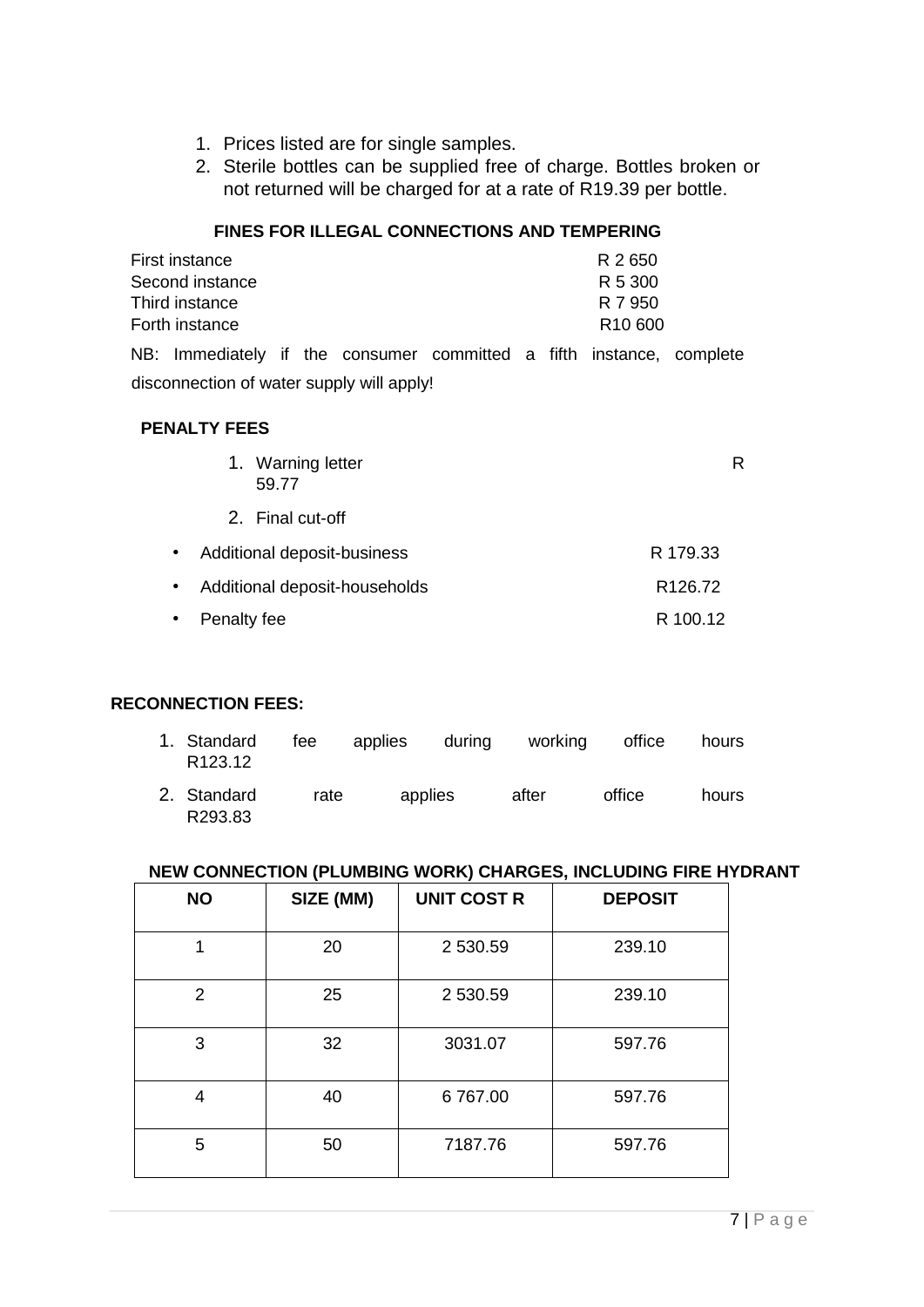| 6 | 80  | 10 549.23 | 597.76 |
|---|-----|-----------|--------|
|   | 100 | 11 464.49 | 597.76 |
| 8 | 150 | 11 903.27 | 597.76 |

NB: The above costs exclude material and labour costs!

Other municipal services increase by 6.0% as per MFMA circular 86.

Tender documents Maps GIS Clearance certificates

|                    |              | <b>A3 PRINTER</b>      | <b>A0 PLOTTER</b> |                |                |  |
|--------------------|--------------|------------------------|-------------------|----------------|----------------|--|
|                    | A4           | A3                     | A2                | A <sub>1</sub> | A <sub>0</sub> |  |
| <b>Full Colour</b> | 23.57        | 47.16                  | 178.95            | 159.16         | 212.21         |  |
| <b>Grey Scale</b>  | 23.57        | 47.16                  | 178.95            | 144.59         | 212.21         |  |
| <b>Topo Maps</b>   | 17.69        | 33.37                  | 83.42             | 178.95         | 159.16         |  |
| Line / Hatch       | 11.79<br>RA. | 33.37<br><b>OIO</b> 1. | 63.32<br>.        | 76.64          | 106.10         |  |

**Maps GIS tariffs** 

| 1.4.1.1                                          | <b>Tender Documents</b>          |  |  |
|--------------------------------------------------|----------------------------------|--|--|
| <b>Municipal Produced</b>                        | R <sub>199.44</sub>              |  |  |
| Consultants produced depending<br>on the project | R398.88 and R465.39 respectively |  |  |

• Clearance certificate R 454.72

### **ALL TARIFFS ARE EXCLUSIVE OF VAT!!**